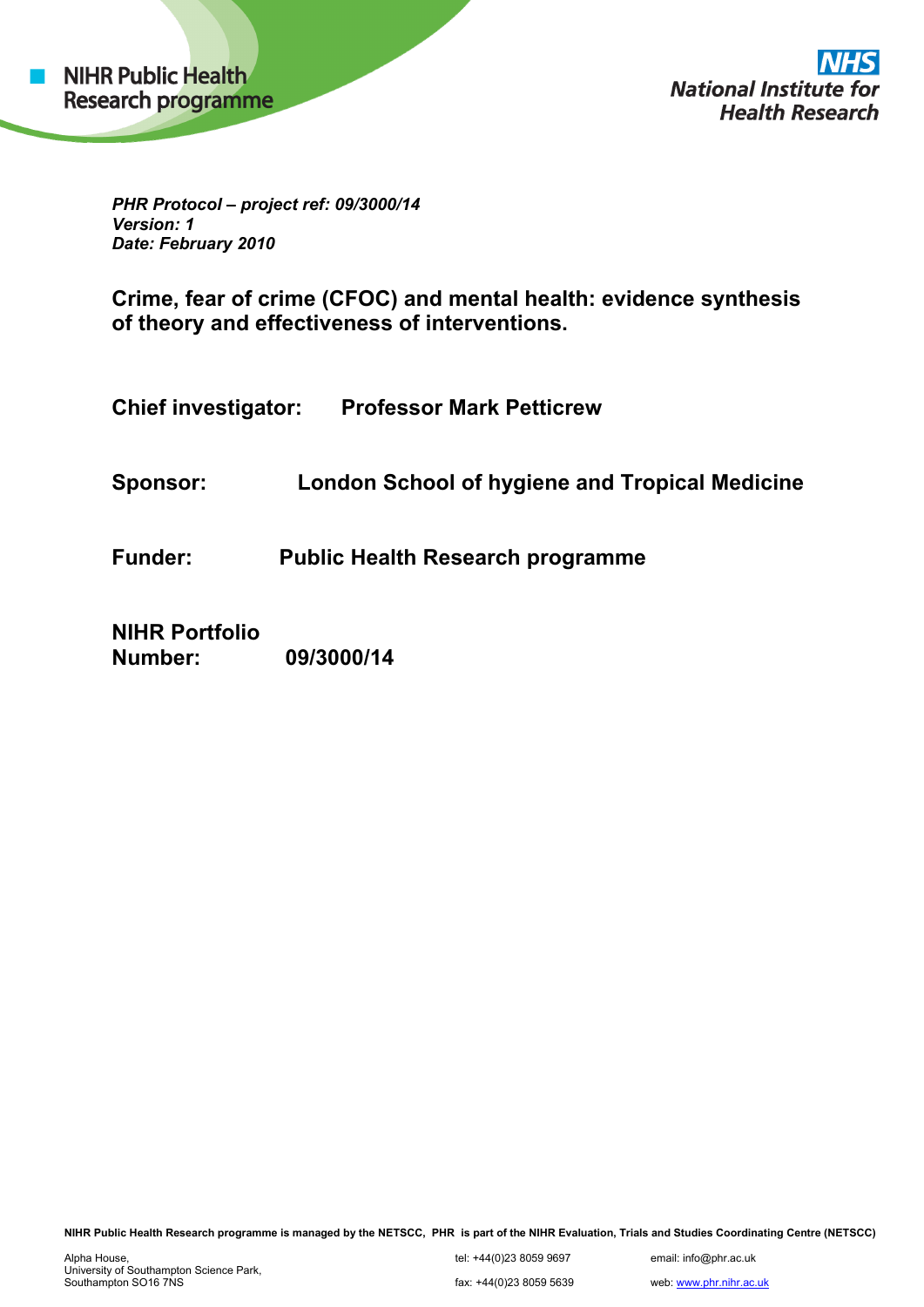**Crime, fear of crime (CFOC) and mental health: evidence synthesis of theory and effectiveness of interventions.** 

### **1.** *Aims/Objectives*

### **Rationale for current study**

Despite a plethora of interventions to tackle crime and fear of crime at the community and neighbourhood level in the UK, their effectiveness remains unclear in terms of what works and for whom in improving mental health and wellbeing. A synthesis of the evidence is long overdue. Such a synthesis, however, needs to encompass not only the effectiveness of what has been tried, but also the theoretical frameworks for understanding what might be tried at different entry points in the pathways between crime and mental health. This will provide a platform to allow policymakers and practitioners to make better-informed choices about how and where to intervene through, for example, local government and civil society. Potential actions range from good environmental design and regulatory controls (such as controls on the number of alcohol outlets), as recommended by the Commission on Social Determinants of Health (CSDH, 2008, rec. 6.3), to interventions that act on the mediating psychological processes that lead to fear and social isolation. The evidence synthesis we propose will also identify evidence gaps to steer future research and development – for example by providing a framework for designing future interventions (and evaluations of interventions).

Protection from crime is an important determinant of health and wellbeing globally (CSDH, 2008, pp 62-3), but public health researchers in the UK have less frequently examined this issue than researchers in the US. There are innovative experimental studies underway which explore crime in relation to public health, but a wide-ranging review is needed to provide an important impetus and direction to future intervention research. This project therefore aims to review a diverse evidence base. The Campbell Crime and Justice group has carried out important evidence syntheses in this field, though mental health and wellbeing are not generally included as outcomes in its reviews, with the exception of interventions that target drug use (e.g., street-level drug law enforcement). Similarly, there are reviews which address relevant public health issues, such as one exploring the relationships between income inequality and mortality and violent crime (Hsieh & Pugh, 1993) though this is now old, and the findings are not disaggregated by country.

There are also UK evaluations of crime reduction strategies, including those conducted in tandem with area-based initiatives, and others such as the research on the Crime and Disorder Reductions Partnerships (CDRPs). These remain to be placed in a wider public health context which links crime, the environment and mental health and wellbeing. More recently, non-systematic reviews have proposed relationships between crime and health which remain to be tested further- for example Acosta and Chavis' (2007) suggestion that community development (including health promotion activities) is a means of reducing crime. Our scoping searches also suggest that there is a quantitative (evaluative) literature, as well as a qualitative literature which can be drawn together to produce recommendations about the most effective means of improving mental health and wellbeing through intervention at a community level. We will access these diverse sets of evidence through there interlinked reviews.

However perhaps the clearest rationale for the current study is given in Section 2 above; in short, the burden of mental health is immense, and crime and fear of crime is acknowledged to be a contributor to poor mental health. It is widely accepted that aiming for mentally healthy neighbourhoods is an important aspect of mental health promotion, and this evidence synthesis project will identify the most effective approaches to intervening at this level to improve community mental health and wellbeing.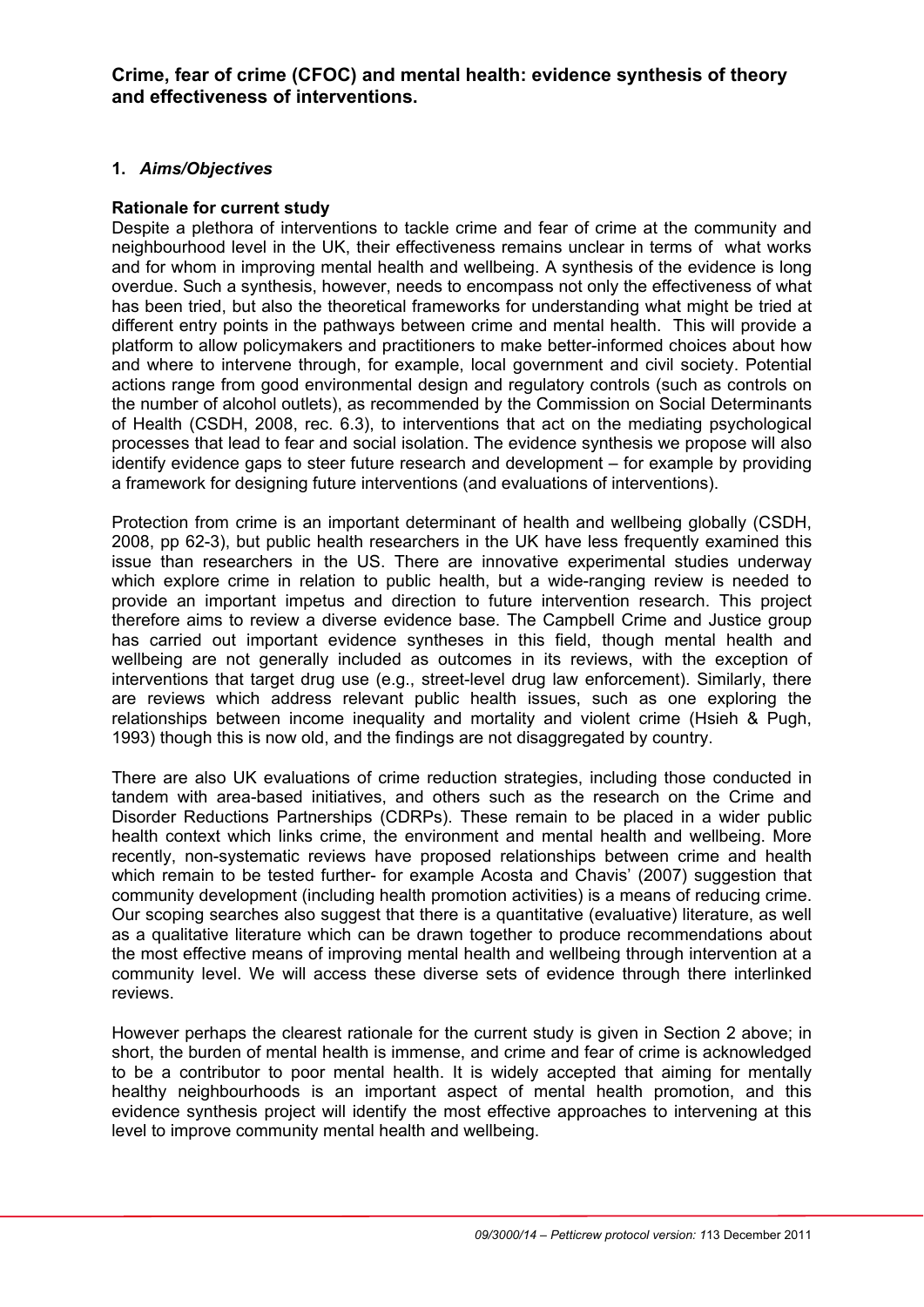# **Research objectives**

The objectives of the project are:

(i) To review the theoretical frameworks which identify potential intervention entry points in the pathways between crime and mental health and wellbeing, and to develop from this a logic model that underpins the types of intervention that stem from the theory;

(ii) To synthesise the empirical evidence (quantitative and qualitative) on the effects on mental health and wellbeing of community-level interventions, including changes to the built environment (such as changes to local environments, "target hardening", security measures, CCTV and other interventions);

(iii) To summarise the evidence on whether the interventions in question have the potential to reduce health and social inequalities; and

(iv) To produce policy-friendly summaries of this evidence which can be used to inform decisions about policy and disseminated to appropriate policy/practice audiences.

# **2. Background**

The WHO Commission on Social Determinants of Health has emphasised that protection from crime is an important component of the healthy living conditions in which people are able to thrive (CSDH, 2008, p. 62-3). However the complex pathways through which crime, and fear of crime influence individual and population health are only partially understood. Crime can have direct health effects causing injury and death. Marked increases in homicide rates have also been noted in societies with large and increasing social inequalities, such as the Russian Federation and Brazil, highlighting a relationship between violence and the fabric of society which is beginning to be elucidated. The relationship between crime and drug and alcohol consumption, together with the known effects of drugs and alcohol on physical and mental health adds a further dimension.

The effect of crime and fear of crime (CFOC) on mental health and wellbeing, although less visible, may be just as important in terms of suffering and health service and economic costs. About 14% of the global burden of disease has been attributed to mental disorders, and if anything the burden of mental disorders is likely to have been underestimated, because of inadequate appreciation of the connectedness between mental illness and other health conditions; for example, mental disorders increase the risk of communicable and noncommunicable diseases, and contribute to unintentional and intentional injury (Prince et al., 2007). The Foresight report also notes that risk factors for poor mental health are strongly socially patterned, with populations at most risk including those with limited opportunities for employment, particularly racial and ethnic minority groups, refugees, sex workers, people living with disabilities, addictions or chronic illnesses, homeless people, long-term unemployed, school leavers, and older people living on a reduced income (Jenkins et al., 2008).

Being a victim of crime can be traumatic, but fear of crime and the perception (even if inaccurate) that levels of crime are high or on the increase may have profound effects on mental health and wellbeing. Stafford et al. (2007) in the Whitehall II study of British civil servants found that fear of crime was associated with poorer mental health, reduced physical functioning and lower quality of life. The psychological mechanisms induced by fearfulness, such as pessimism and anxiety, insecurity, frustration, and loss of control, may lead to reduced social engagement, mistrust of others, as well as reduced physical activity and other behavioural changes, leading in turn to a further downward spiral in both mental and physical health. Causation may also operate in the other direction, with poorer mental health leading to increased fear of, and possibly exposure to, crime. Both risk of crime, and fear of it are higher in areas of poverty, unemployment and deprivation, signalling potential pathways to observed inequalities in health. With the economic recession, the issue of crime and its impact on public health may gain in prominence locally, nationally and internationally, making it more important than ever to understand the complexity of the relationships and, more importantly, what options for effective intervention are available.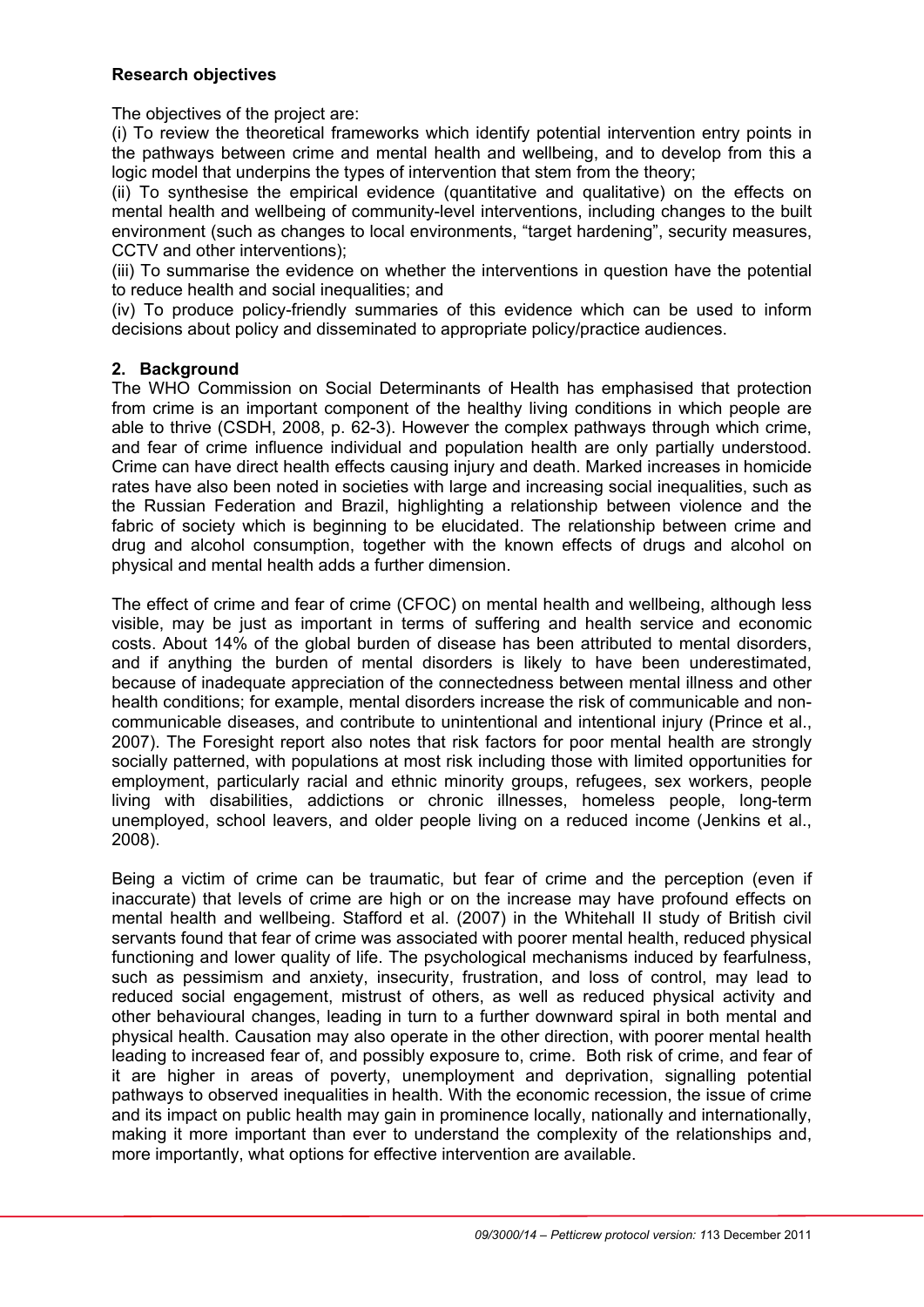Crime and fear of crime can also be located within current public concerns about the effects of places on health. In particular there has been increased interest since the 1990s in how aspects of neighbourhoods influence determinants of health, drawing on both compositional (individually-based) and contextual explanations, the latter focussing on social and physical characteristics of local environments (Macintyre & Ellaway, 2000). Some of this literature illustrates the role of local environments on CFOC such as Halpern's UK-based study demonstrating how changes in the local environment (such as putting gates across alleyways) resulted in reductions in depression and anxiety among residents (Halpern, 1995). There is also an older sociological literature on area-level influences on crime (e.g. Sainsbury, 1971). Nonetheless, this is a relatively neglected area, and the authors of the Mental Well-being Impact Assessment Toolkit (2007) noted that "*The influence of ordinary neighbourhoods on mental health ... has remained in the conceptual shadow of key socioeconomic, individualised and symptom variables*.' Nationally, the need to undertake mental health impact assessments is emphasised in the National Service Framework for Mental Health (DH 1999), the Public Health White Paper: *Choosing Health* (DH 2004) and the Health and Social Care White Paper: *Our Health, Our Care, Our Say* (DH 2006). These policies prioritise improving mental health and well-being through local strategies. Identifying the links between the local environment and CFOC is also key to local Mental Health Promotion strategies which aim to integrate mental health into local policy, sometimes referred to as creating "mentally healthy public policy".

The National Framework on Mental Health also noted that at any one time one adult in six suffers from one or other form of mental illness, and it documents the immense costs in personal and family suffering and to the economy: mental illness costs in the region of £32 billion in England each year. This includes almost £12 billion in lost employment and approaching £8 billion in benefits payments. It also underlines the importance of actions in communities in tackling local factors which undermine mental health, as part of mental health promotion. Such actions include developing mentally healthy neighbourhoods and other community and environmental improvements.

# **3. Methods: a. Setting b. Design c. Data Collection d. Data Analysis**

The project incorporates a range of evidence synthesis methods including a critical review of theoretical frameworks for taking action on the links between crime and mental health; a systematic review of studies evaluating the effects of community level interventions (aimed at reducing crime) on mental health; and meta-ethnography of qualitative studies to understand more about how and why the interventions work or do not work. This set of three inter-linked reviews will have input from focus groups assembled in London, Glasgow and Liverpool. In particular focus group views will be used to refine the set of research questions, to comment on the theories on pathways, and to help interpret the findings of the reviews and inform the dissemination strategy.

# *Summary of how the research activities map onto the research objectives*

*Objective (i)*: This objective will be met by a critical review of existing theory and conceptual frameworks for taking action on links between crime and mental health and wellbeing and the logic models that underpin the theory. The results of this review will be useful in two ways. First, we will use it in our dissemination activities to raise awareness of what might be tried: the full range of possibilities for different types of interventions in this field and the soundness of the programme logic (or the 'theory of change') underpinning them (Whitehead, 2007). Second, we will use the results to guide the subsequent stages of our evidence synthesis of interventions that have been tried. The use of logic models in the systematic review process has been recommended (see e.g. the recent MEKN report, which emphasises their importance in developing a social determinants approach to tackling health inequalities; Kelly et al. 2007, but this approach is still uncommon. We will conduct focus groups with local communities in London/Liverpool/Glasgow at which the scope of the work will be refined, and again at the end of the project at which findings will be presented and discussed.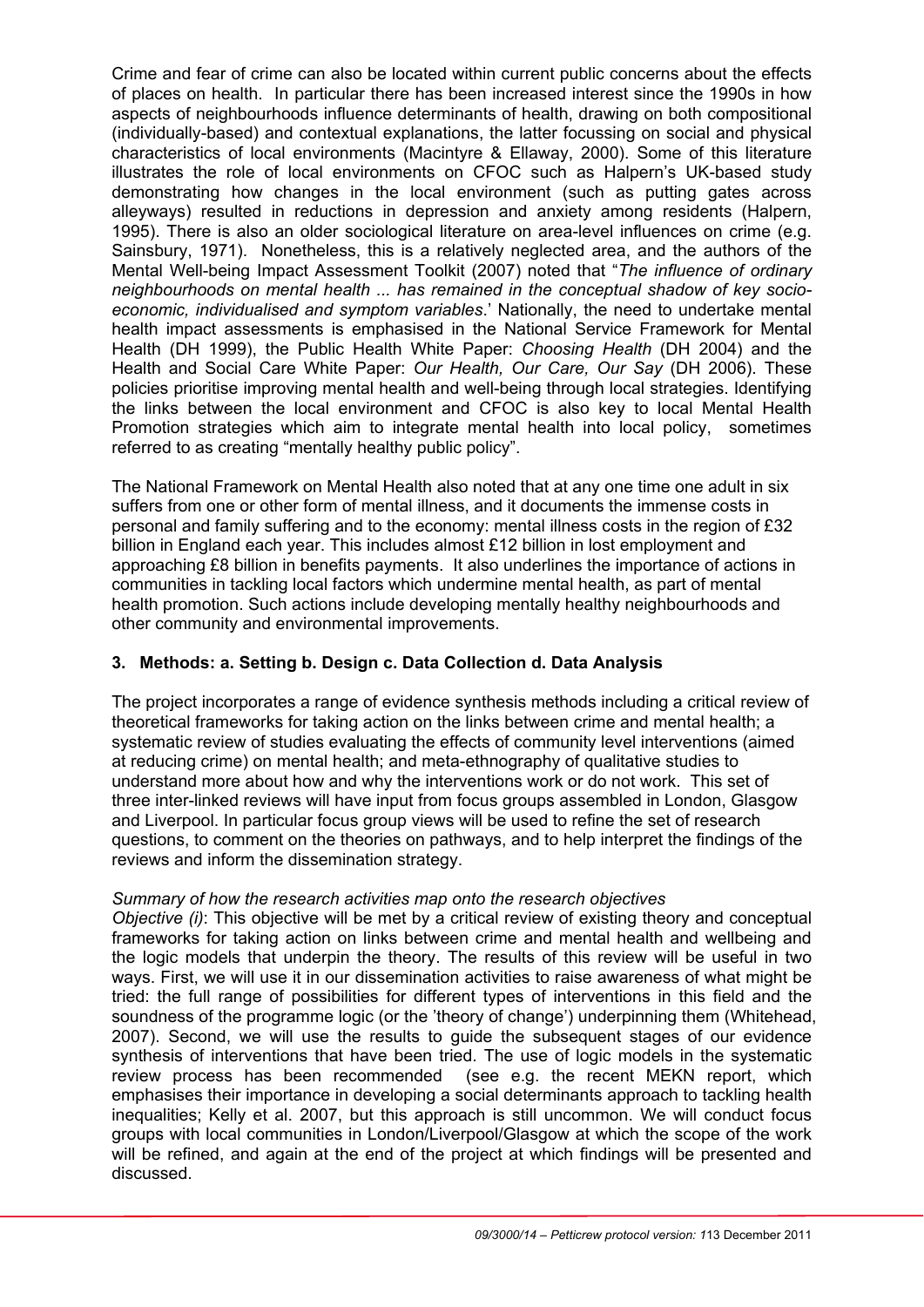*Objective (ii)*: This objective will be met through systematic reviews of intervention studies (i.e. evaluations of interventions) and evaluative qualitative studies, using meta-ethnography of the qualitative evidence where appropriate.

*Objective (iii)*: As well as synthesising the evidence on the overall effects of interventions, we will investigate the differential effects of the reported interventions, stratified by any indicators of social position that are reported in the primary studies. These analyses will be guided by the "PROGRESS Plus" framework (see Section 10 on Statistical Analysis below).

*Objective (iv)*: The content and dissemination strategy- to include the production of policyfriendly summaries- will be informed by discussions with the advisory group, and also by discussions with the focus groups. The findings of the evidence synthesis will be used to produce a short policy summary and a longer report. Both these reports will be circulated through our academic and non-academic networks; and will be discussed with local communities at focus groups. We anticipate that our end users will include national and local policymakers, the police, PCTs, regeneration agencies and spatial and economic planners; and researchers. We will consult with our advisory group to determine the most appropriate outputs for each of these end user groups.

*Search strategy*: As all elements of the project relate to the environment, crime and mental health, it is likely that a single set of searches will be conducted, and the search strategy for use in each electronic database will be designed to have the capability to capture studies relevant to each of the three reviews (that is the review of theory, the review of intervention studies, and the review of qualitative studies). Specifically, this means that no study design filters will be applied (such as filters to detect RCTs, or other study designs). The relevant databases are those covering health, social science, criminology and urban planning: MEDLINE, EMBASE, CINAHL, PsycINFO, Social Policy and Practice, Social Work Abstracts, ASSIA, International Bibliography of the Social Sciences, Health Management Information Consortium, Inside Conferences, Urbadisc, PLANEX (which includes information on health, housing and anti-crime initiatives), Science Citation Index, Social Sciences Citation Index, Conference Proceedings Citation Index- Science, Conference Proceedings Citation Index - Social Science & Humanities, and Urban Studies Abstracts. Some of these sources include grey literature (e.g. Urbadisc, Planex) but other grey literature sources will also be searched (including ProQuest Dissertations & Theses, Policyfile).

Searches of relevant organisational websites will also be important, including funders of crime and urban planning research. These include the Home Office (UK Government), as reports on research undertaken by or on behalf of the Home Office from 1995 to the present are accessible on its website, including research studies of relevance to crime and justice. Other sources include the Joseph Rowntree Foundation; the Communities and Local Government website; the American Institutes for Research (AIR); COPAC; CORDIS (The European Community's Research and Development Information Service for EU funded research, which offers a means of searching for EU-funded research and development projects); and the US General Accounting Office (GAO) archives which provides analyses, reviews and evaluations and the full reports of which are available online. The CRISP (Computer Retrieval of Information on Scientific Projects) database will also be important; this is maintained by the National Institutes of Health (NIH) and includes federally-funded research projects funded by the NIH. Substance Abuse and Mental Health Services (SAMHSA), Health Resources and Services Administration (HRSA), the Centres for Disease Control (CDC), the Agency for Health Care Research and Quality (AHRQ), and the Office of Assistant Secretary of Health (OASH), among others. The Urban Institute website is also key; it carries out social and economic policy research in the US, including research on crime. Other specific sources which will be examined including Criminal Justice abstracts, and the National Criminal Justice Reference Service.

Search strategies developed for previous reviews on the urban environment will be adapted. Since we submitted the outline proposal we have conducted pilot searches in psychological and crime databases to assess the likely volume of relevant literature (which is large). From our previous experience we know that electronic searches and searches of academic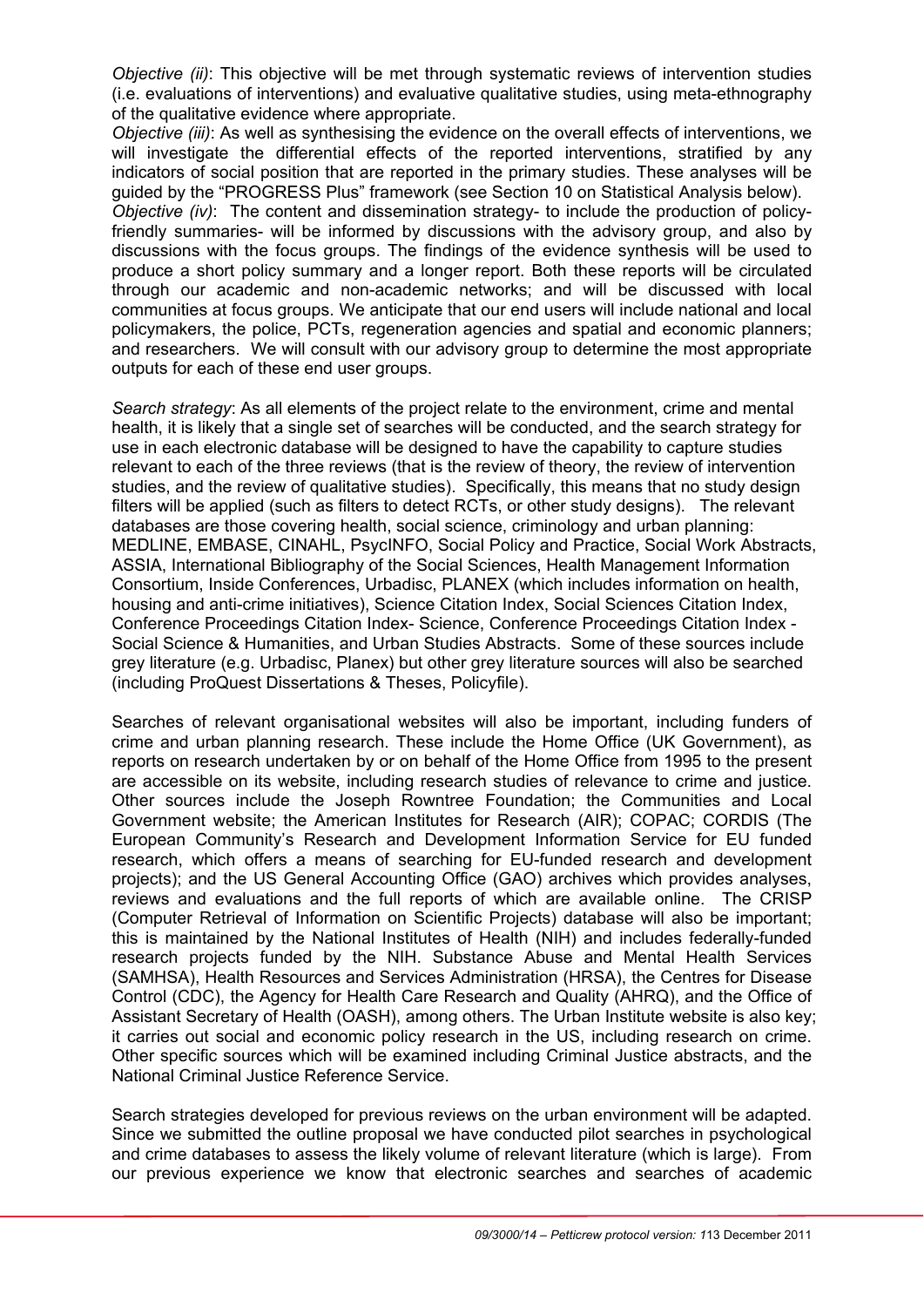sources will fail to locate non-academic reports and are aware of the risk of publication bias, with studies with "negative" findings being less likely to appear in the peer-reviewed literature, such as non-peer reviewed reports. We have already located some of these reports on websites (e.g. those of housing associations); these studies would meet our review inclusion criteria, as these are evaluative studies, though they do not appear in any academic journal or database and would be overlooked by narrowly-focussed searches. As the project develops we will liaise with relevant bodies to identify other sources of evidence (e.g., the Department for Communities and Local Government). We will also contact researchers involved in previous evaluations (such as the Crime and Disorder Reduction Partnerships) to identify relevant studies.

*Review process:* The searches will be conducted by experienced information scientists at the Centre for Reviews and Dissemination, University of York. Identification of the studies (i.e. the initial "sifting" of the results of the searches) will then be carried out jointly by two researchers, with disagreements brought to the wider team for discussion. An overall measurement of agreement (e.g. Kappa statistic) will be calculated. The methodological appraisal of the included studies will be conducted by two researchers working independently and the choice of critical appraisal tool will be appropriate to the study design supervised by MP and MMW. We have previously used the Effective Public Health Practice (EPHPP) tool for systematic reviews of public health interventions, and will pilot it (suitably adapted) for use in this project (see References for URL). We will also pilot the use of Risk of Bias and Summary of Findings tables for synthesising and presenting the findings (Higgins & Green, 2008). These have been developed for Cochrane Reviews, and have not yet been widely used in public health systematic reviews, but may prove useful for incorporating judgements about study quality into systematic reviews of complex interventions (GRADE Working Group, 2004). More generally we intend to use the new CRD guidance on systematic reviews in conducting this review, and will ensure that the methods are consistent with the PRISMA (formerly QUORUM) statement on the reporting of systematic reviews (See: http://cochrane.co.uk/en/authors.html).

Our inclusion criteria will be broad, and we will include any experimental or quasiexperimental (Q-E) study evaluating the outcomes of community-level interventions. This includes RCTs, controlled observational studies and other Q-E designs (such as Interrupted Time Series studies). These studies will be appraised and synthesised separately in order to assess the impact of study design on study outcomes. (The critical appraisal process described above can be adapted to cope with a range of study designs).

*Pilot searches indicated a potentially large volume of potentially relevant studies. The scope of the literature to be included will be clearly described in the study protocol.* 

#### *Critical review of theoretical frameworks and programme logic*

We will adopt a systematic and transparent approach to the critical review, including comprehensive searching (as described above), use of clear criteria for the theories and frameworks considered relevant, extraction of key elements from each paper and an overall synthesis. The logic model we develop will lay out in diagrammatic form the sequence of steps and pathways between interventions and their intermediate and longer term outcomes to help determine the questions which the intervention review should address, and will be informed by the theoretical review and the focus group discussions. This approach follows existing guidance on the use of logic models in the use of programme evaluations (Rossi et al., 2004).

*This review will be conducted first and the findings used to produce an initial theoretical framework describing the inter-relationships among crime, fear of crime and the built environment.* 

# *Systematic review of qualitative studies*

Although new approaches and techniques have emerged for reviewing qualitative studies, there are still no universally accepted methods (CRD, 2008). Comprehensive searching will be carried out as described in the section above. Relevant studies will include those linked to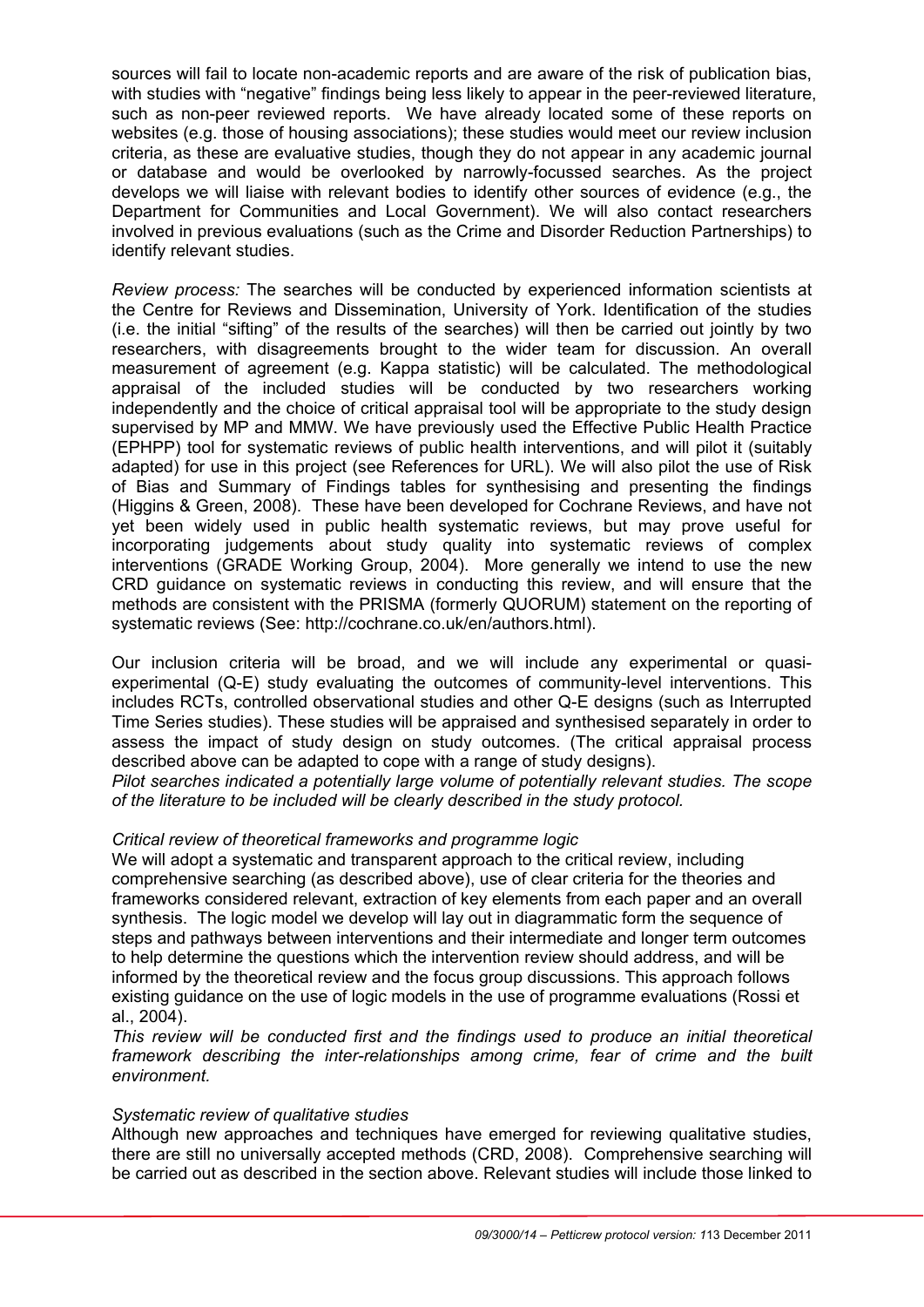interventions concerned with change crime, environment and mental health using any type of qualitative method. We will also consider the inclusion of "standalone" qualitative studies (that is, those not directly related to a specific intervention), that investigate experiences and perceptions of the link between crime, the environment and mental health, if they would help illuminate components of the logic model of interventions. As for the quality assessment, the application of quality criteria to qualitative research is widely debated and no one method has emerged as superior (CRD, 2008). We anticipate adopting criteria that have been developed in other reviews examining people's experiences and perspectives (Thomas & Harden, 2008) and using the outcome of the quality assessment to gain an understanding of the relative strengths and weaknesses of the body of evidence. The findings of qualitative studies will be synthesised using thematic synthesis; we will also consider using a metaethnographic approach, where appropriate, as developed by Noblit and Hare (1998), which has been used in innovative systematic reviews on public health issues (e.g., Graham and McDermott, 2005). The method involves summarising the findings of individual studies under thematic headings and tabulating information in a matrix, which allows the identification of a set of recurrent issues which run across the studies. Using this set of issues, the findings of the studies are then re-examined to derive 'second order inferences', which represent new interpretative concepts, over and above the study-level interpretations (Noblit and Hare, 1998). We will use all aspects of the formal qualitative synthesis to help interpret the quantitative findings and to guide the development of a framework for designing future interventions.

The reviews of quantitative and qualitative studies will be initiated simultaneously to facilitate searching and to allow linked studies to be identified more easily - some such studies will relate to the same intervention (that is, they will be part of the same overall evaluation). However other qualitative studies may stand alone. The 3 reviews will fit together as part of a wider synthesis which incorporates data on both processes and outcomes, and which is placed in a wider theoretical context,

It was noted at the review stage by one of the Board Members that there was an element of risk, given that there was a large volume of literature, and suggested a separation between the core focus and what is more peripheral. The more peripheral element could then be dropped if the volume of data became a threat to resources. One way to deal with this is to only include prospective controlled evaluations in the review (as opposed to before/after studies without concurrent controls). When we have conducted the searches and applied the inclusion/criteria, we will have a more accurate picture of the volume of data we have to work with. We will then explore the effects of adopting more restricted inclusion/exclusion criteria and will use this to prioritise the extraction of data (for example we might decide not to extract data from the methodologically weaker study designs). This will limit the risk of being overwhelmed by data. However this approach in itself may introduce bias to the review. We will therefore map the studies with weaker designs to assess whether they evaluate different types of intervention to the more robust studies.

#### **Study population**

We will include community-based studies conducted in any country published in English language; and will conduct a separate analysis of UK-based studies in order to facilitate local application of findings. We will also provide details of any studies published in non-English language publications.

#### **Planned interventions**

We will include studies of any intervention which aim to reduce CFOC *and* where the intervention involves changes to the built environment or is an intervention delivered at a community or neighbourhood level, with the intention of reducing risk or actual levels of crime or disorder, or fear of crime, *and* where there is a health-related outcome measure. For example, studies of environmental changes (e.g. installation of CCTV) will be eligible. Area-level programmes to reduce disorder (e.g. diversionary programmes; neighbourhood watch projects; and increases in levels of visible policing) will also be eligible. Where systematic reviews have already been conducted (e.g. street lighting) the primary studies will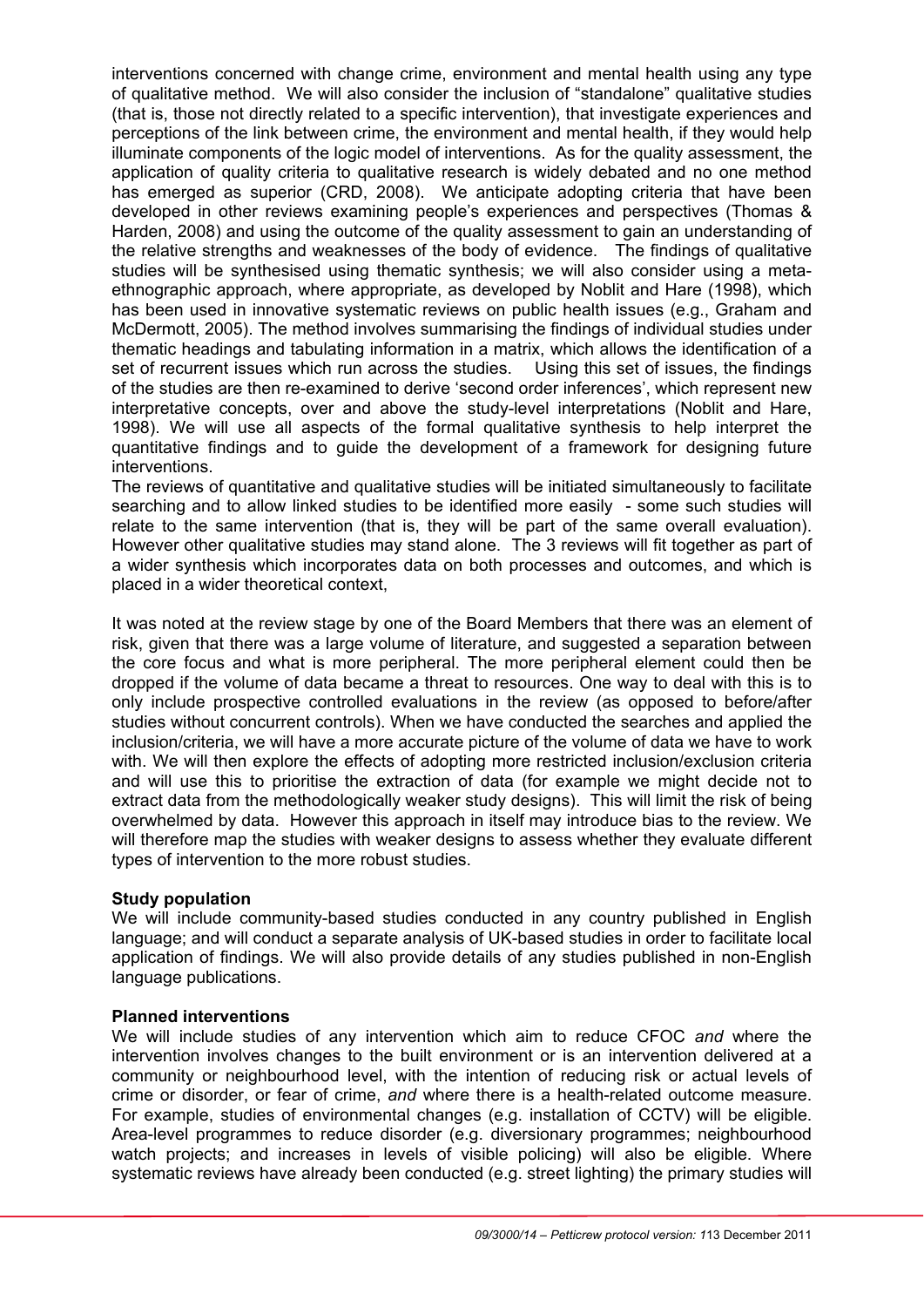be examined for health/wellbeing outcomes. Individual-level interventions and measures aimed at offenders will not be included, such as sentencing procedures and policies, and programmes aimed at reducing recidivism. The interventions will not be limited to those that attempt to specifically reduce crime, but will include those which intervene at other points along the causal pathway (for example, interventions that aim to reduce fear of crime/misconceptions about risk of being a victim) as well as interventions for which CFOC was not the intended outcome.

### **Proposed outcome measures**

A broad range of mental health and wellbeing outcomes, including anxiety, depression stress, as well as broader indicators such as fear of crime are relevant. We will also include any adverse effects of interventions. We have noted in our pilot searches that some studies have suggested that health behaviours (such as physical activity) may change as a result of community-level crime reduction interventions (e.g., Loukaitou-Sideris & Eck, 2007). We will therefore extract all relevant health and behavioural data, though the primary health outcomes for the purposes of the review will be mental health outcomes. We will also extract and appraise any qualitative data collected as part of the evaluation of the intervention, for example where people's views and experiences of the intervention have been assessed.

# *Data extraction and quality assessment*

Relevant data will be extracted from the included studies using specially designed data extraction tables. In terms of quality assessment, as described in Section 4 we have previously used the Effective Public Health Practice (EPHPP) tool for public health systematic reviews, and will adapt it for use in this project (see References for URL). As noted above we will also pilot the use of Risk of Bias and Summary of Findings tables for synthesising and presenting the findings of systematic reviews (Higgins & Green, 2008). These have been developed for Cochrane Reviews, and may prove useful for incorporating judgements about study quality into systematic reviews of complex interventions (GRADE Working Group, 2004).

# **Statistical analysis**

The review is likely to identify a wide range of interventions, with a similarly wide range of outcomes reported in the primary studies. We will conduct a narrative synthesis with studies grouped according to intervention type based on programme logic. If there are a sufficient number of studies of similar interventions with similar outcomes, then we will also conduct a meta-analysis using Comprehensive Meta-Analysis (CMA) software (http://www.metaanalysis.com/). In either case we will investigate the differential effects of the reported interventions, stratified by any indicators of social position in the reported studies to explore effects on inequalities. We have routinely done this in previous reviews, and have piloted new methods of graphically presenting the findings (Ogilvie et al., 2008). We will use the PROGRESS-Plus approach which has been used to guide the extraction of data in equityfocussed systematic reviews, where PROGRESS stands for Place Race, Occupation, Gender, Education, Religion, Ethnicity, Social Class, and "Plus" relates to other relevant indications (e.g., age, disability, sexuality) (Tugwell et al., 2006). This will also be used to guide appropriate sub-group analyses, where the data are available.

# **Ethical arrangements**

The review itself does not require ethical approval. However the conduct of focus groups and any other community consultation activities will require ethical approval, which will be sought via the applicants' institutions. We will ensure that the process complies with the ESRC's research ethics framework and will submit the approval documents to the PHR programme as required before conducting the focus groups.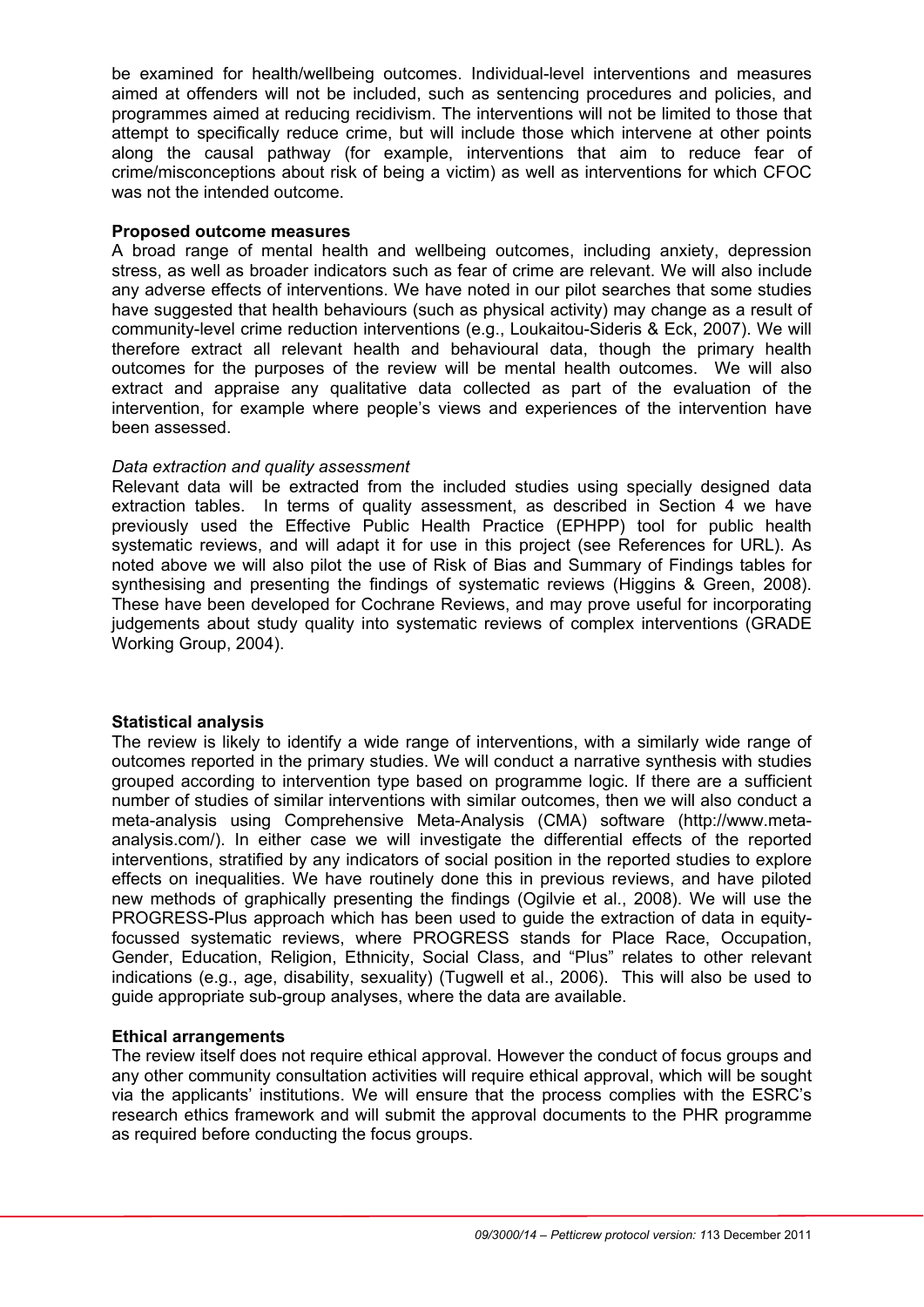# **4.** *Project Management*

The sponsor will be LSHTM. A review advisory group (AG) will be set up to advise on the objectives and methods, and to advise on the dissemination of the findings to different audiences. The AG will include representatives from health, research, policy, policing and urban planning. Research on psychology and crime will be represented by Prof. James McGuire (Liverpool) and antisocial behaviour and urban environments by Prof Allan Brimicombe (UEL). Dr. John Middleton, Director of Public Health for Sandwell PCT, (which has worked on crime reduction strategies as part of the "Safer Sandwell" Crime and Disorder Reduction Partnership), has also agreed to participate. We also have agreement to participation from the National Policing Improvement Agency (NPIA), and have invited a representative from the Campbell Crime and Justice Review Group. Other non-academic stakeholders will be represented.

|                                                      | Year 1: Months |         |       |         |          |           | Year 2: Months |         |       |         |            |           |
|------------------------------------------------------|----------------|---------|-------|---------|----------|-----------|----------------|---------|-------|---------|------------|-----------|
|                                                      | $1 - 2$        | $3 - 4$ | $5-6$ | $7 - 8$ | $9 - 10$ | $11 - 12$ | $1 - 2$        | $3 - 4$ | $5-6$ | $7 - 8$ | $9-$<br>10 | $11 - 12$ |
| Establish advisory<br>group                          |                |         |       |         |          |           |                |         |       |         |            |           |
| Recruitment /<br>ethics approval                     |                |         |       |         |          |           |                |         |       |         |            |           |
| Conceptual<br>review                                 |                |         |       |         |          |           |                |         |       |         |            |           |
| Focus groups (i);<br>develop logic<br>model          |                |         |       |         |          |           |                |         |       |         |            |           |
| Conduct searches                                     |                |         |       |         |          |           |                |         |       |         |            |           |
| Review of<br>qualitative studies                     |                |         |       |         |          |           |                |         |       |         |            |           |
| Review of<br>intervention<br>studies                 |                |         |       |         |          |           |                |         |       |         |            |           |
| Focus groups (ii)                                    |                |         |       |         |          |           |                |         |       |         |            |           |
| Dev't of<br>policy/practice<br>summary reports       |                |         |       |         |          |           |                |         |       |         |            |           |
| Final report,<br>findings papers, &<br>methods paper |                |         |       |         |          |           |                |         |       |         |            |           |

# **Project timetable and milestones:**

# **5. Service users/public involvement**

We recognise the importance of public involvement in public health research and we aim to involve members of the public in the early stages of the project; they will contribute to developing the review questions and objectives, informing the development of the logic model, and at the end by interpreting the review findings. We will do this by conducing focus groups in three sites (Glasgow, London, and Liverpool). In each of these cities we are already currently conducting primary research exploring the relationship between the built environment and public health in poorer areas. We therefore already have public involvement networks in place which we can employ. In London, for example, the Well London RCT led by Adrian Renton already has an extensive programme of public involvement activities in some of the poorest areas of the city. These involve conducting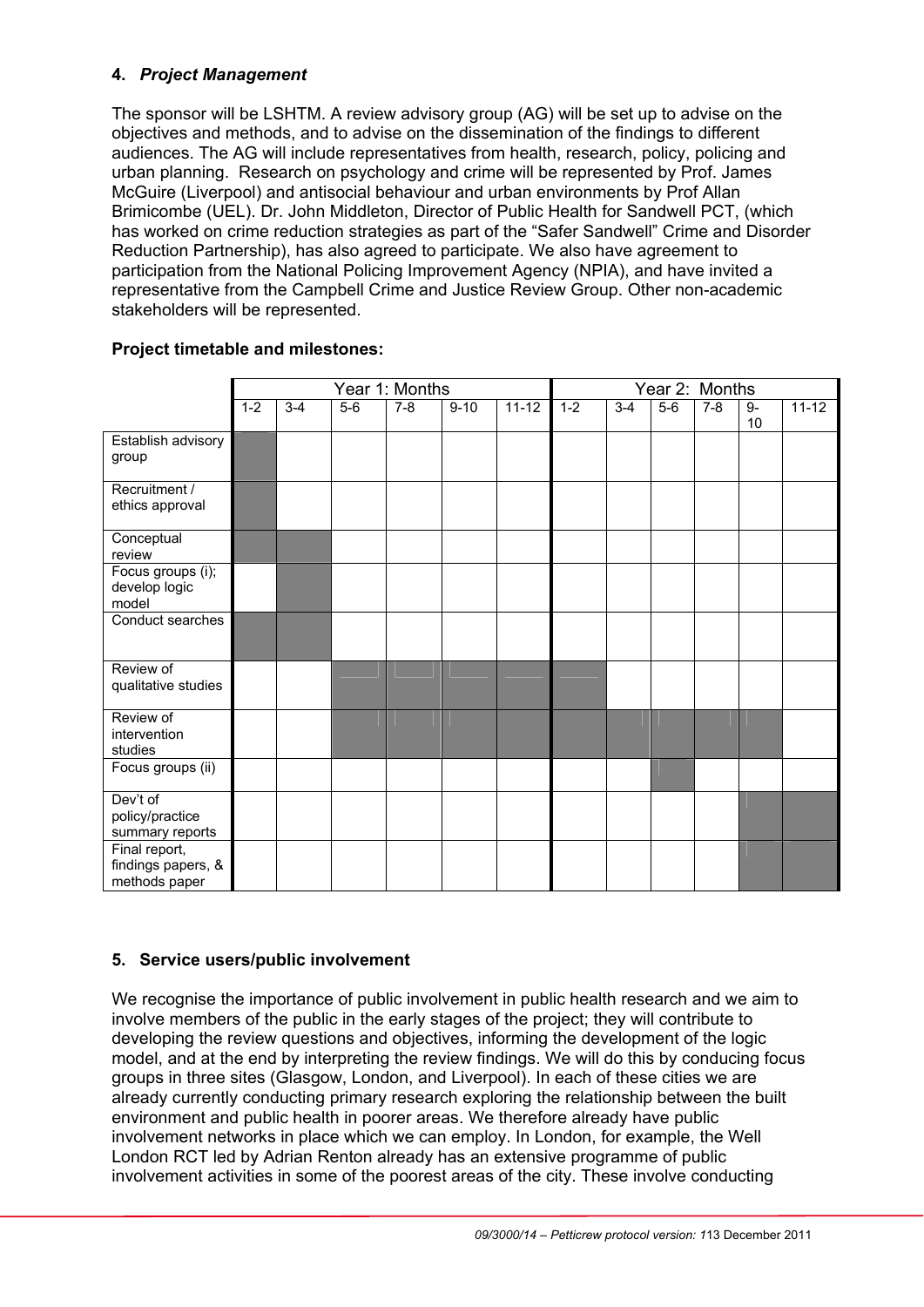detailed community consultations about mental health and wellbeing though "appreciative enquiry workshops" and community cafes, in which members of the public can "drop in" to discuss issues of relevance to their community. We will therefore run the London-based "focus group" as a community café or appreciative enquiry workshop (depending on the local community chosen), rather than as a formal focus group, and have requested funds to cover this (including rent of rooms for 1 day, and hiring a facilitator to run the workshop). These workshops/community cafés will thus allow members of the public to offer their views informally on our proposed research questions. They thus offer a degree of flexibility and inclusivity that focus groups may not always be able to achieve, and AR has extensive experience of running these events.

The other consultations will be run as focus groups. In Glasgow, they will be organised by Hilary Thomson who is involved in evaluations of urban renewal programmes and has been involved in conducing qualitative research on public perceptions of environmental influences on health. We are also aware of and supportive of INVOLVE's work in this regard and in these activities aim to ensure that our practice is in accordance with their good practice guidelines. One of the project team is a member of INVOLVE (MP).

# **6. References**

Prince M, Patel V, Saxena S, Mai M, Maselko, Phillips MR, Rahman A. No health without mental health. *Lancet* 2007 370: 859 – 877.

Rossi P, Lipsey MW, Freeman HE. *Evaluation: A systematic approach*. Sage, London, 2004.

Sainsbury P. Suicide, delinquency and the ecology of London. In: *The sociology of crime and delinquency in Britain.* Carson WG, Miles. Robertson and Co., London, 1971.

Thomas J, Harden A. Methods for the thematic synthesis of qualitative research in systematic reviews. *BMC Med Res Methodol*. 2008 Jul 10; 8:45

Tugwell P, Petticrew M, Robinson V, Kristjansson E, Maxwell L. Cochrane and Campbell Collaborations, and health equity. *Lancet* 2006 367: (9517) 1128-1130.

Whitehead M. (2007) A typology of actions to tackle inequalities in health. *JECH*; 61:473-8.

Acosta J, Chavis D. Build the capacity of communities to address crime. *Criminology and Public Policy* 2007 6(4): 651 – 661.

CDSH (Commission on the Social Determinants of Health), 2008. *Our cities, our health, our future: Acting on social determinants for health equity in Urban Settings Report to the WHO Commission on Social Determinants of Health from the Knowledge Network on Urban Settings*. WHO Centre for Health Development, Kobe, Japan

Centre for Reviews and Dissemination, 2008. *Systematic reviews: CRD's guidance for undertaking reviews in healthcare*. CRD, University of York.

Comprehensive Meta-Analysis. Biostat Inc. Available at: http://www.meta-analysis.com/ (Accessed 10th July 2009)

Department of Health (1999). *National Service Framework for mental health: modern standards and service models*. London, The Stationery Office.

Department of Health (2004) *Choosing Health: Making Healthy Choices Easier.* London. The Stationery Office.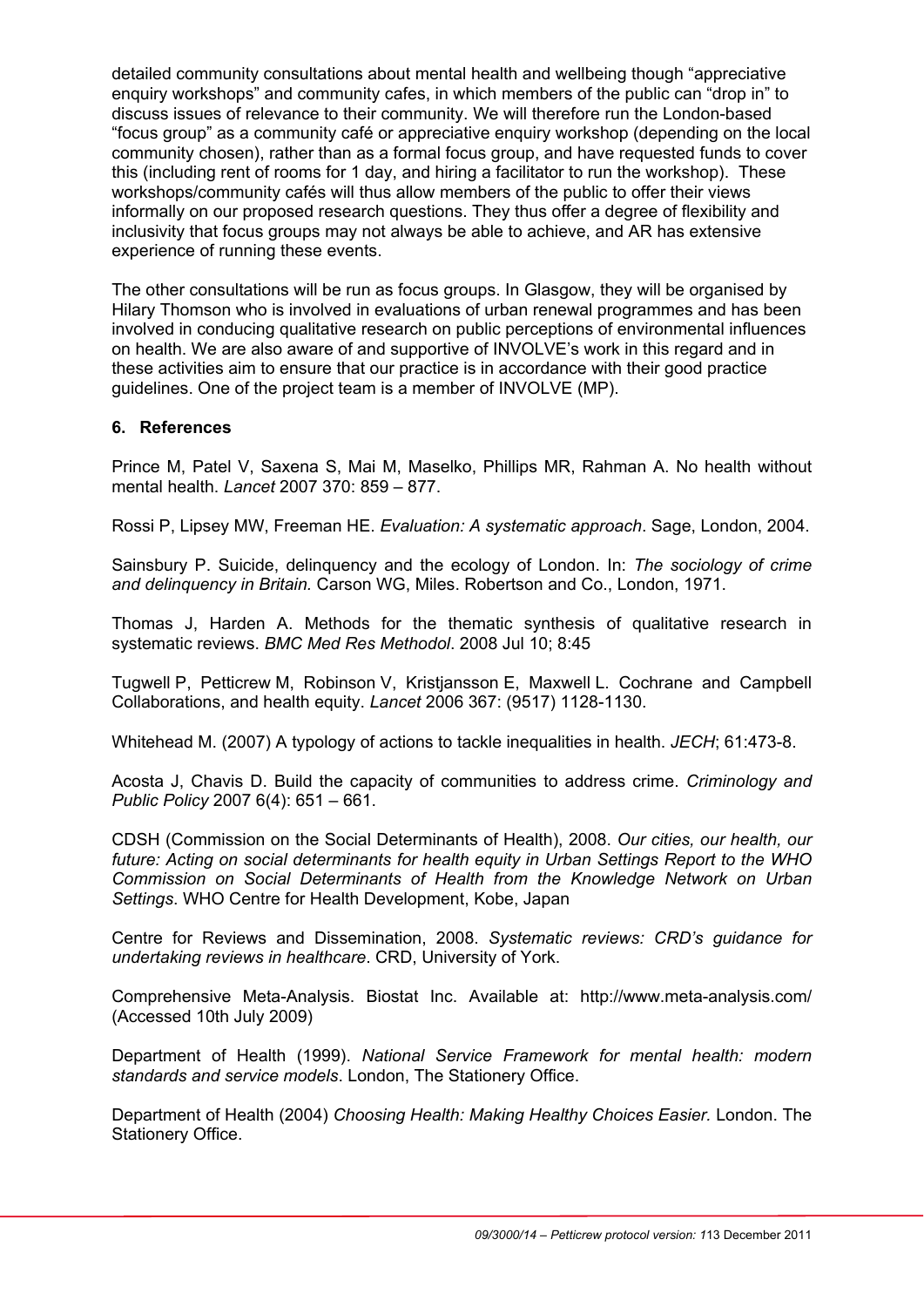Department of Health (2006). *Our Health, Our Care, Our Say*. London, The Stationery Office.

Effective Public Health Practice (EPHPP): Available from: http://www.ephpp.ca/aboutus.html  $(Accessed 10<sup>th</sup>$  July 2009)

GRADE Working Group. Grading quality of evidence and strength of recommendations. *BMJ* 2004; 328: 1490-1494.

Graham H, McDermott E. (2005) Qualitative research and the evidence base of policy: insights from studies of teenage mothers in the UK. *Journal of Social Policy*, 35 (1): 21-37.

Halpern D. *Mental health and the built environment. More than bricks and mortar?* Taylor and Francis, London, 1995.

Higgins JPT, Green S (editors). *Cochrane Handbook for Systematic Reviews of Interventions* Version 5.0.1 [updated September 2008]. The Cochrane Collaboration, 2008. Available from www.cochrane-handbook.org (Accessed 10<sup>th</sup> July 2009).

Hsieh C, Pugh MD. Poverty, Income Inequality, and Violent Crime: A Meta-Analysis of Recent Aggregate Data Studies. *Criminal Justice Review*, 1993 18(2): 182-202.

Jenkins R, Bebbington P, Brugha T, Farrell M, Gill B, Lewis G, Meltzer H, Petticrew M. The National Psychiatric Morbidity Surveys of Great Britain-strategy and methods. *Int Rev Psychiatry* 2003; 15:5-13.

Jenkins R, Meltzer H, Jones PB, Brugha T, Bebbington P, Farrell M, Crepaz-Keay D, Knapp M. (2008) *Foresight Mental Capital and Wellbeing Project. Mental health: Future challenges*. The Government Office for Science, London.

Kelly M, Morgan A, Bonnefoy J, Butt J, Bergman V. *The social determinants of health: Developing an evidence base for political action.* Final Report to the WHO Commission on the Social Determinants of Health October 2007. Available from: http://www.who.int/social\_determinants/resources/mekn\_final\_report\_102007.pdf (Accessed 10th July 2009).

Loukaitou-Sideris A, Eck JE. 2007. Crime prevention and active living. *American Journal of Health Promotion*, 21, 4, Suppl. 380-389.

Macintyre S, Ellaway E. Ecological approaches: rediscovering the role of the physical and social environment. In: *Social epidemiology,* Berkman LF, Kawachi I (eds), OUP 2000.

Meltzer H, Gill B, Hinds K, Petticrew M. The prevalence of psychiatric morbidity among adults living in institutions. *Int Rev Psychiatry* 2003; 15:129-133.

Mental Well-being Impact Assessment (MWIA) Toolkit, 2007. Available at: http://www.north west.csip.org.uk/silo/files/mwia-toolit.pdf (Accessed 10<sup>th</sup> July 2009)

Noblit G, Hare D. (1988) *Meta-ethnography: synthesizing qualitative studies.* London: Sage.

Ogilvie D, Fayter D, Petticrew M, Sowden A, Thomas S, Whitehead M, Worthy G. The harvest plot: a method for synthesising evidence about the differential effects of interventions. *BMC Med Res Methodol*. 2008 25;8(1):8.

Petticrew M, Platt S, McCollam A, Wilson S, and Thomas S. "We're not short of people telling us what the problems are. We're short of people telling us what to do": Theory,